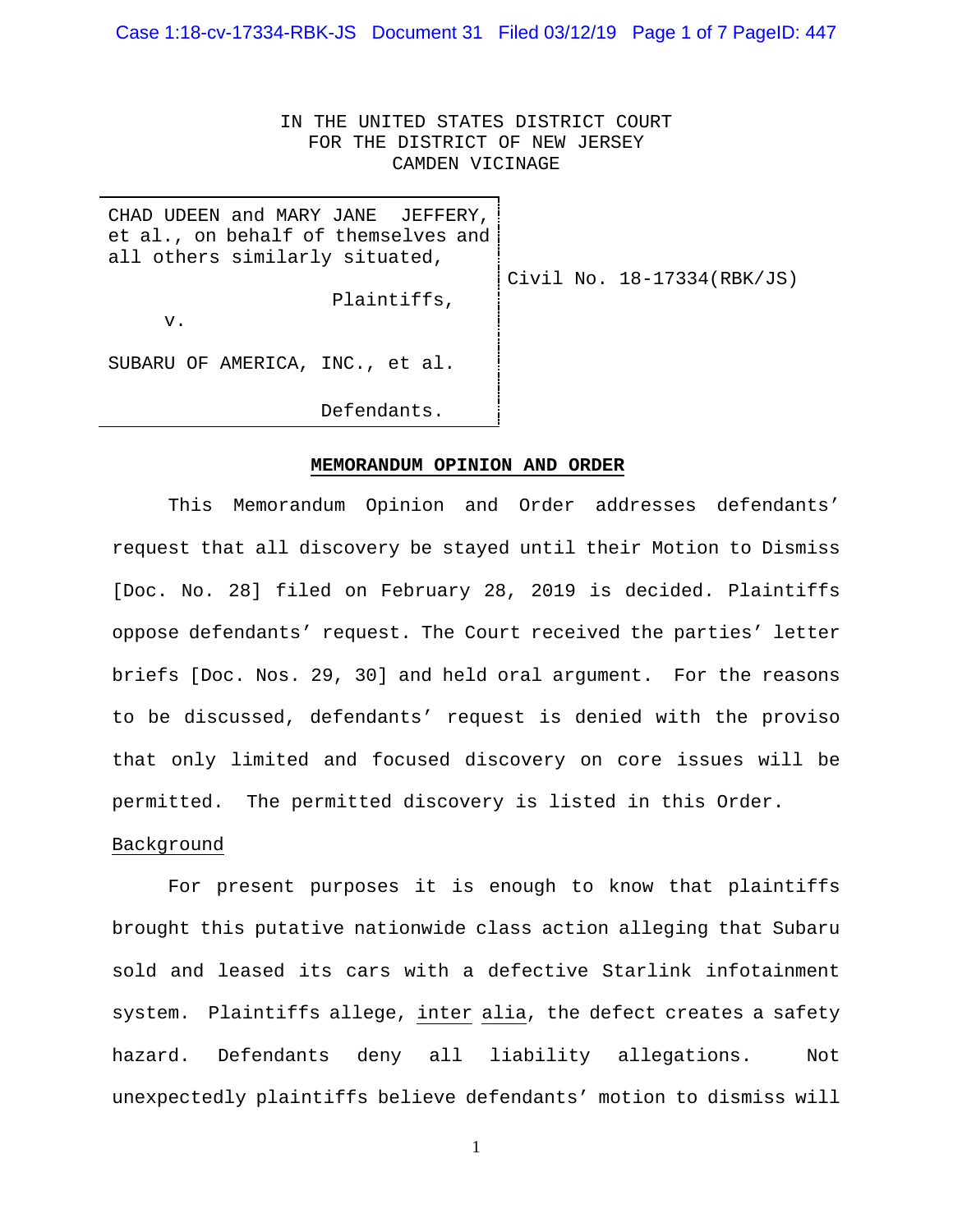## Case 1:18-cv-17334-RBK-JS Document 31 Filed 03/12/19 Page 2 of 7 PageID: 448

be denied in whole or in part. However, defendants acknowledge that even if their motion is granted in toto, some express warranty claims of the California plaintiffs will remain.

# Discussion

The applicable law is straightforward and for the most part not in dispute. Since the parties are already familiar with this Court's decisions addressing whether a stay should be entered, the applicable law will not be set forth in detail. As the Court noted in Gerald Chalames Corp. v. OKI Data Americas, Inc., 246 F.D.D. 453, 454 (D.N.J. 2007), the mere filing of a motion to dismiss does not stay discovery. The factors to examine whether a stay should be entered include: (1) whether a stay would unduly prejudice or present a clear tactical disadvantage to the nonmoving party; (2) whether denial of the stay would create a clear case of hardship or inequity for the moving party; (3) whether a stay would simplify the issues and the trial of the case; and  $(4)$ whether discovery is complete and/or a trial date has been set. Jackson v. Trump Entrainment Resorts, Inc., C.A. 13-1605 (JHR/JS), 2015 WL 13637411, at \*4 (D.N.J. Feb. 11, 2015). After examining all relevant evidence, the Court finds the relevant factors weigh in plaintiffs' favor and, therefore, the Court will deny defendants' request to stay all discovery.

The Court agrees that plaintiffs will be prejudiced if all discovery is stayed while waiting for defendants' motion to be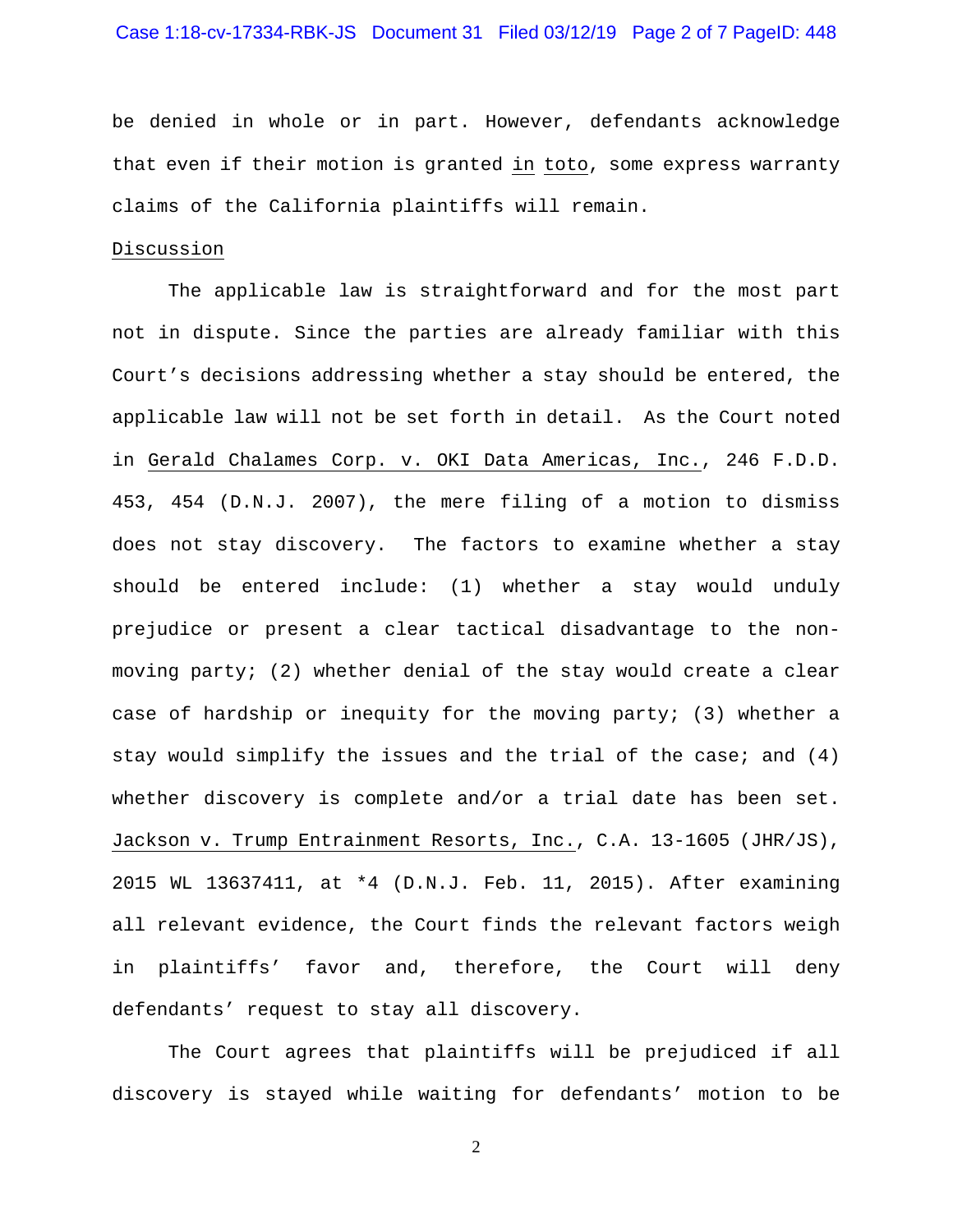decided. Given the extensive briefing on defendants' motion and the expected time it will take for the motion to be decided, the case will be in suspense for months if defendants' request is granted. Having filed their complaint plaintiffs have a right to move forward. See Costantino v. City of Atlantic City, C.A. No. 13-6667 (RBKIJS), 2015WL 668161, at \*3 (D.N.J. Feb. 17, 2015) (a delay in plaintiffs' efforts to diligently proceed with their claims substantially prejudices plaintiffs). This is especially true in a case where plaintiffs claim the alleged defect in defendants' vehicles is a safety hazard. Further, the longer the case languishes the greater chance exists that relevant evidence may be lost or destroyed. See Clinton v. Jones, 520 U.S. 681, 707-08 (1997) ("[D]elaying trial would increase the danger of prejudice resulting from the loss of evidence including the inability of witnesses to recall specific facts, or the possible death of a party"); New York v. Hill, 528 U.S. 110, 117 (2000) ("Delay can lead to a less accurate outcome as witnesses become unavailable and memories fade." $1^1$  $1^1$ 

Also favoring plaintiffs is the fact that defendants will not be prejudiced, nor will they suffer "undue hardship," if limited discovery goes forward. The Court does not expect the Court-Ordered discovery to be unduly time consuming or expensive.

<span id="page-2-0"></span><sup>|&</sup>lt;br>|<br>|  $1$  The Court agrees with plaintiffs that, "[m]oving this litigation forward despite the pending motion to dismiss would ensure that the parties are able to timely and effectively resolve the claims and defenses presented in this case." See March 8, 2019 Letter Brief at 5.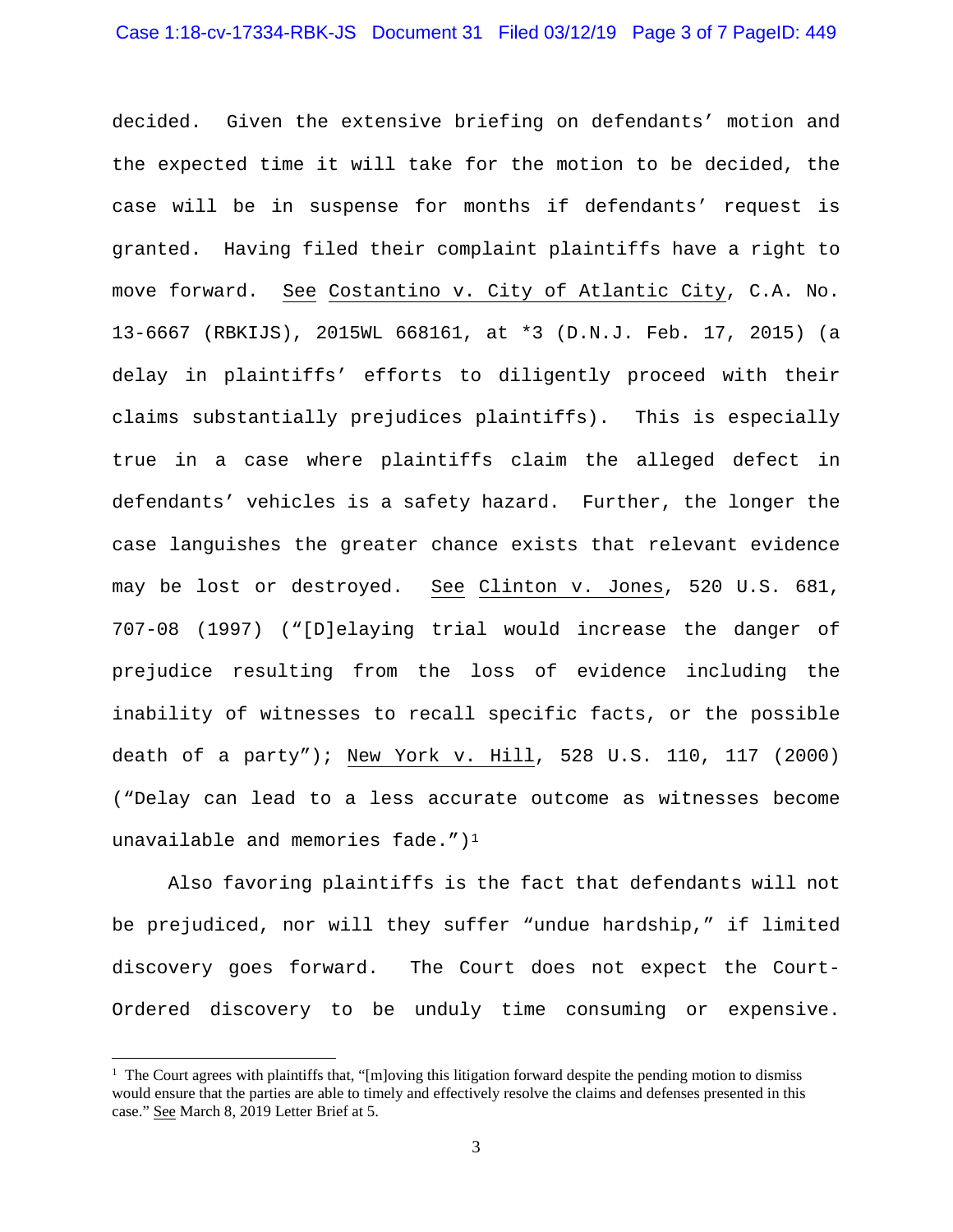## Case 1:18-cv-17334-RBK-JS Document 31 Filed 03/12/19 Page 4 of 7 PageID: 450

Further, since the discovery will focus on core issues, the requested discovery should be readily available. In addition, defendants acknowledge discovery will go forward even if their motion to dismiss is granted in toto. Thus, discovery as to plaintiffs' claims is inevitable.

Defendants' concern about "extremely expensive" discovery is overblown. As is always the case, the Court expects to closely manage discovery to assure that plaintiffs' efforts are proportional. Further, contrary to defendants' argument, a discovery stay will not simplify the issues for trial. In fact, the opposite is true. The parties initial discovery will focus on the core issues in the case to assure that only the most relevant and important discovery is produced. This discovery will be produced no matter what claims remain in the case. The discovery will serve to educate plaintiffs concerning the most important individuals and issues in the case. In the long run the Court expects defendants to benefit from this staging so that the parties do not chase discovery "down a rabbit hole."

The fact that the case is at an early stage and no trial date has been set is not a persuasive relevant factor to the Court's decision. It is almost always the case that a trial date is not set before a motion to dismiss is decided.

The Court is not insensitive to defendants' concerns about proceeding with discovery while their motion to dismiss is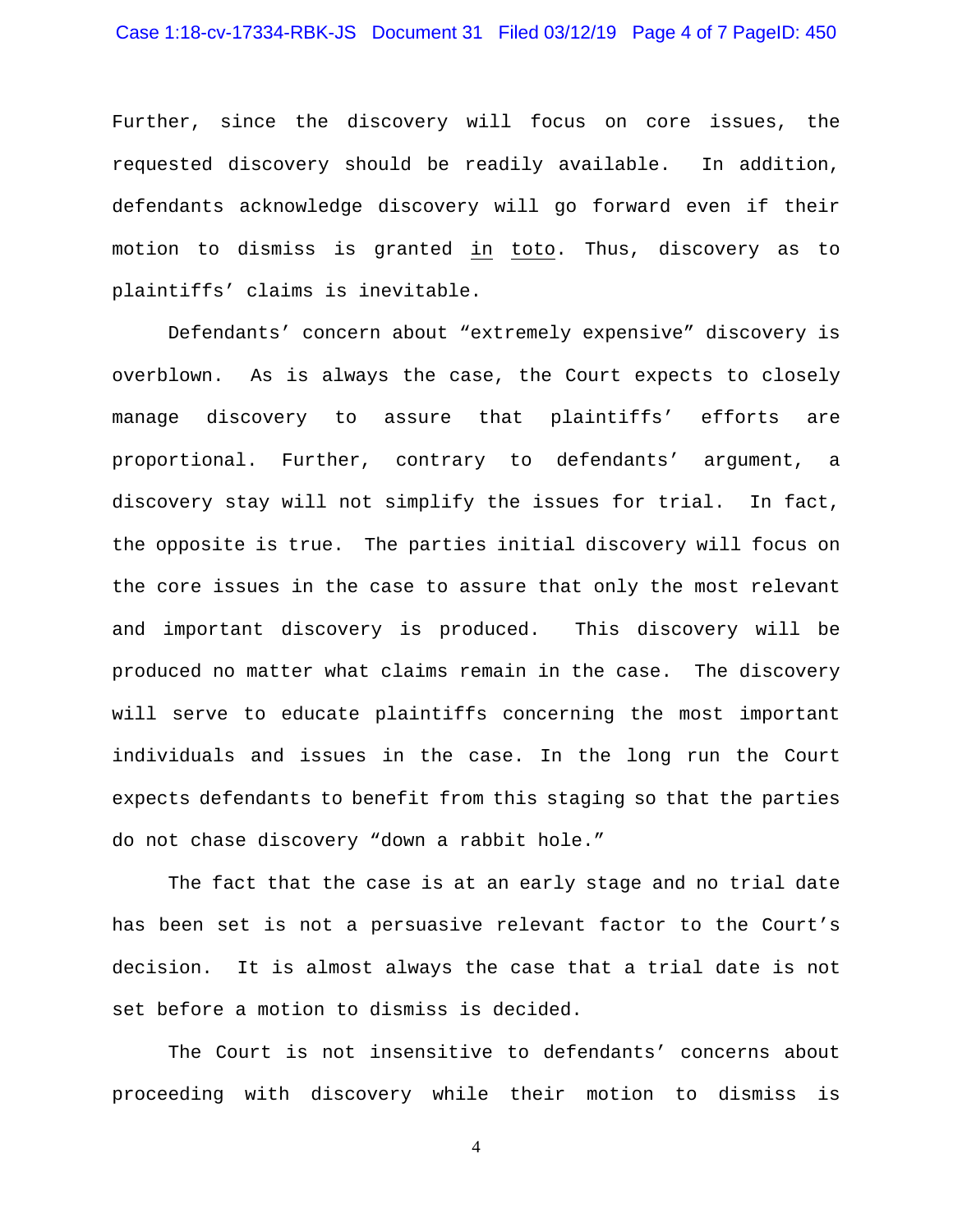## Case 1:18-cv-17334-RBK-JS Document 31 Filed 03/12/19 Page 5 of 7 PageID: 451

outstanding. Nonetheless, by closely managing the discovery process and only permitting discovery on core issues, the goals of Fed.R.Civ.P. 1 will be furthered, i.e., to secure the just, speedy, and inexpensive determination of every action and proceeding. The Court's resolution is fair to all parties. On the one hand plaintiffs can immediately proceed to obtain plainly relevant and important core discovery. On the other hand, the "floodgates" of discovery will not open until defendants' motion is decided and the issues to be litigated are joined.<sup>[2](#page-4-0)</sup>

### Conclusion

Accordingly, it is hereby ORDERED this  $12<sup>th</sup>$  day of March, 2019, that defendants' request for a complete stay of discovery while its Motion to Dismiss remains to be decided is DENIED; and it is further ORDERED as follows:

1. By April 15, 2019, defendants shall produce all documents<sup>[3](#page-4-1)</sup> listed in nos. 1-5 on page 5 of its March 8, 2019 letter [Doc. No. 29].

2. By April 15, 2019, plaintiffs shall produce all documents regarding their purchase of the subject Subaru vehicles and all documents regarding their complaints about and repair efforts concerning the Starlink infotainment system.

<span id="page-4-0"></span><sup>&</sup>lt;sup>2</sup> Absent a showing of good cause, the Court agrees with defendants that all substantive depositions should be stayed until defendants' Motion to Dismiss is decided. However, the Court is not ruling out the possibility the parties may take important records depositions.

<span id="page-4-1"></span><sup>&</sup>lt;sup>3</sup> All references to documents shall include responsive ESI.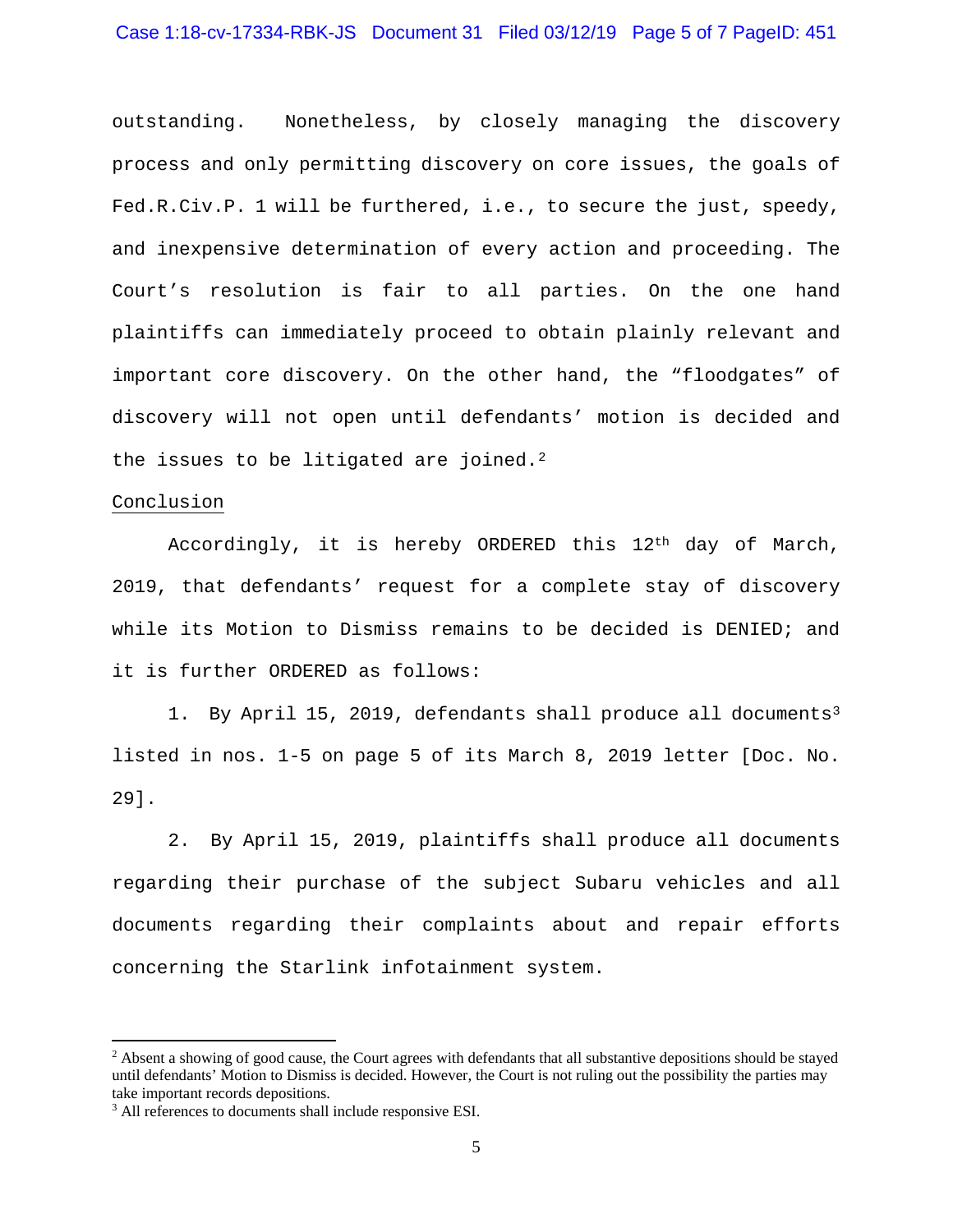3. By April 15, 2019, the parties shall meet and confer regarding plaintiffs' request for the documents listed on page 7 of their March 8, 2019 letter [Doc. No. 30]. The Court generally agrees the listed subject matter is relevant. The Court also finds that defendants' documents in Japan are not necessarily offlimits. However, the Court is concerned plaintiffs' requests are too broad. The Court will only permit narrow and focused discovery requests asking for core information. The parties meet and confer discussions shall also address plaintiffs' request for third-party discovery. To the extent the parties cannot agree on the discovery to be produced, simultaneous letter briefs shall be served by April 15, 2019; and it is further,

ORDERED the parties shall serve their Fed.R.Civ.P. 26(a)(1)(A) disclosures by April 8, 2019. The parties shall base their disclosures on all claims presently pleaded in plaintiffs' first amended complaint; and it is further

ORDERED a Fed.R.Civ.P. 16 conference is scheduled in Courtroom 3C on April 22, 2019 at 2:00 p.m. The Court expects to address and decide all discovery disputes at the conference; and it is further